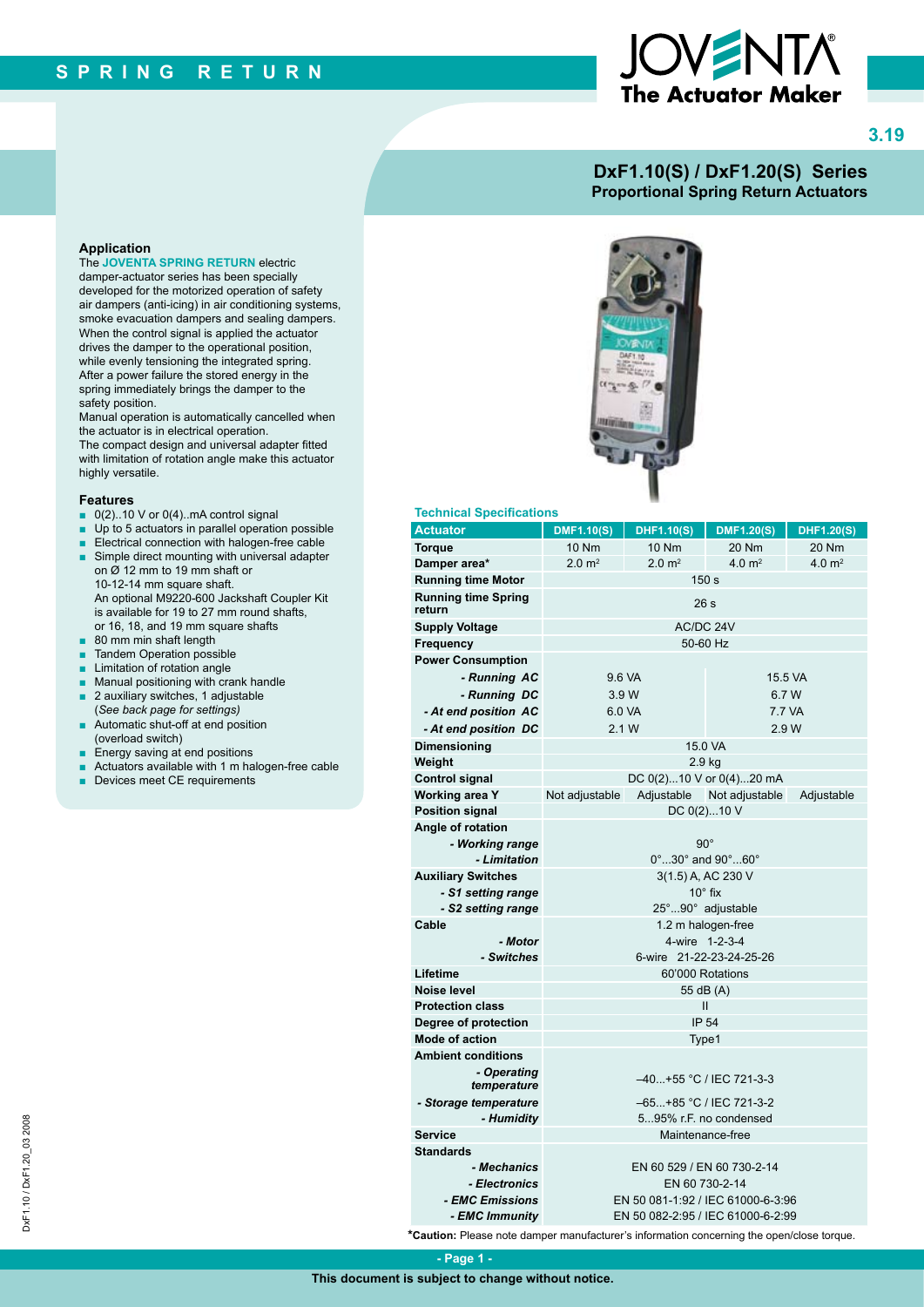

**3.19**

#### **DxF1.10(S) / DxF1.20(S) Series Proportional Spring Return Actuators**

**Signal adjust Position Control signal adjustment (Y)**



#### **Direct acting (CW)**



#### **Reverse acting (CCW)**



#### **CAL-adjustment**





- Choose working field and position of position signal Y by rotary swich d1
- Processing sequence 1 Increasing the signal position from 0(2) to 10 V the damper opens.
- Method of functioning 1 «DW»
- Processing sequence 2 Decreasing the position signal from 10 V…2(0) the damper opens.
- Method of functioning 2 «UW»
- Y-position signal Voltage: 0(2)…10 VDC or Current: 0(4)…20 mA Attention: The 500Ω resistance is mounted Outside of the tool. *(See the connection scheme)*
- Factory-adjustment The tools are adjusted by factory to 0…10 V and Method of functioning «DW».
- Calibration If you set a rotation angle limit (e.g. 75°). The position signal Y can be adapted to the rotation angle by using the switch d1 on CAL position. ■ CAL adjustement
- $d1$  on position  $0...10 =$ Y-Input 0...10V for 90°  $d1$  on position CAL =  $10V:90^{\circ} = 0.11V \times 75^{\circ} =$ 8.33V d1 on position  $2...10 =$ Y-Input  $2...10V$  for  $90^\circ$  = d1 on position CAL =  $8V:90^{\circ} =$  $0.08V \times 75^\circ = 6.66V$

**This document is subject to change without notice.**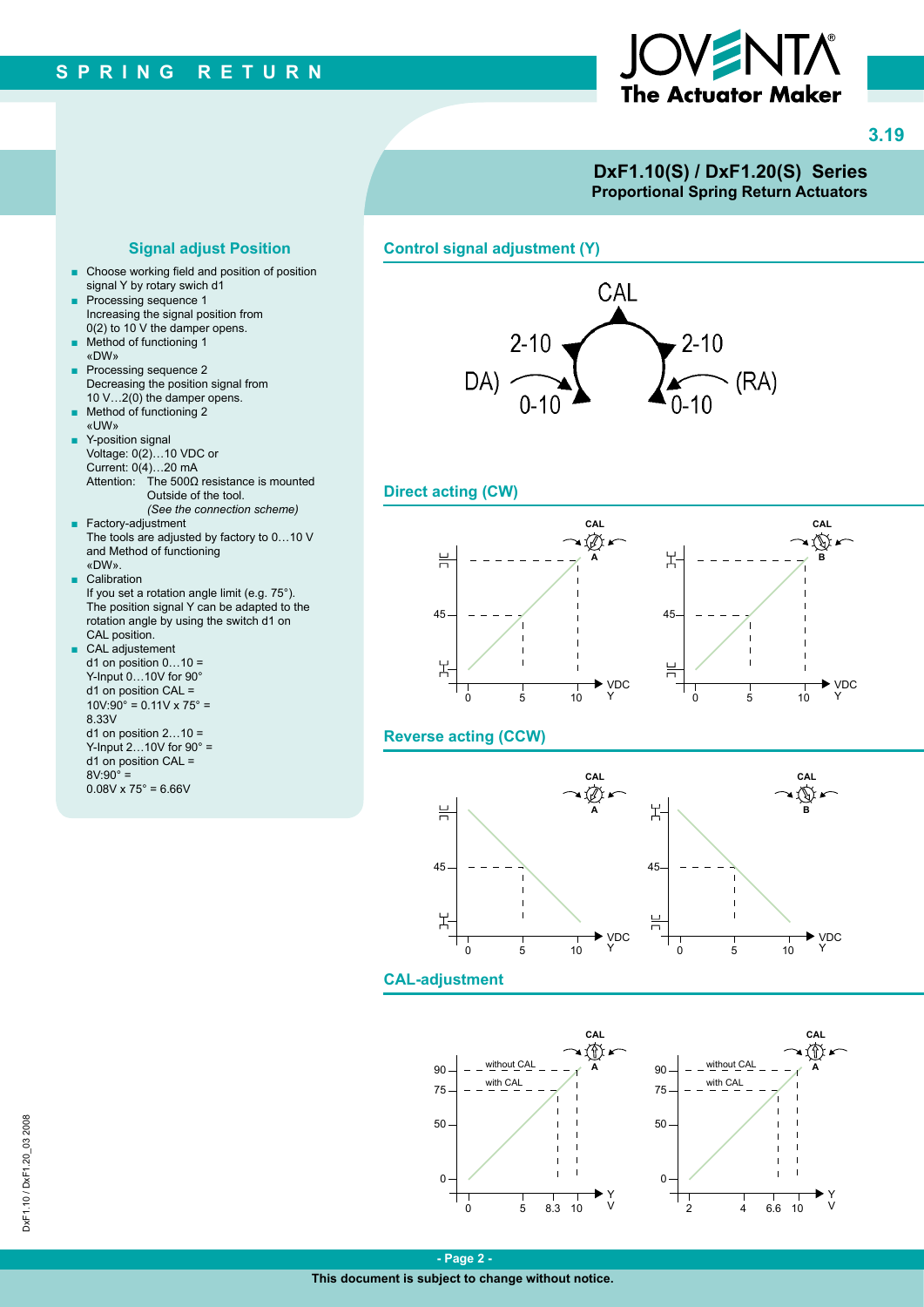# The Actuator Maker

**3.19**

#### **DxF1.10(S) / DxF1.20(S) Series Proportional Spring Return Actuators**

#### **Wiring Diagrams**



### $-51$  $-20$  $10 + 10$ 254 ම  $\otimes$ **A**AP <u>্রাচ্</u>য

#### **Setting the auxiliary switches**

**Dimensions in mm**

The 10S and 20S models include two integral auxiliary switches with a switch adjuster accessible on either face of the actuator.

The nominal factory setting for auxiliary switch S1 is 11° closing, and the nominal factory setting for auxiliary switch S2 is 81° opening.

The switch point of auxiliary switch S1 is fixed. The switch point of auxiliary switch

S2 is independently and continuously adjustable from 25° to 95°. The switching position can be manually changed to any required position by turning the ratchet.

## .Ò Switch Adjuster ೲೲೲ

#### **Auxiliary Switches (S)**



#### **Limitation of rotation angle**

Determine the desired rotation range. If a 65° to 90° rotation range is desired, add one stroke limiting stop. If a 35° to 60° rotation range is desired, add two stroke limiting stops. Mount the stroke stop(s) in the desired position using the two M4 x10 mm selftapping screws provided. Tighten the screws to a torque of 4 Nm. Manually reposition the coupler so that the coupler set screw aligns with the nodule guide that corresponds to the value determined in Step 2. For a rotation range of 65°, mount one stroke limiting stops in the minimum stroke position.